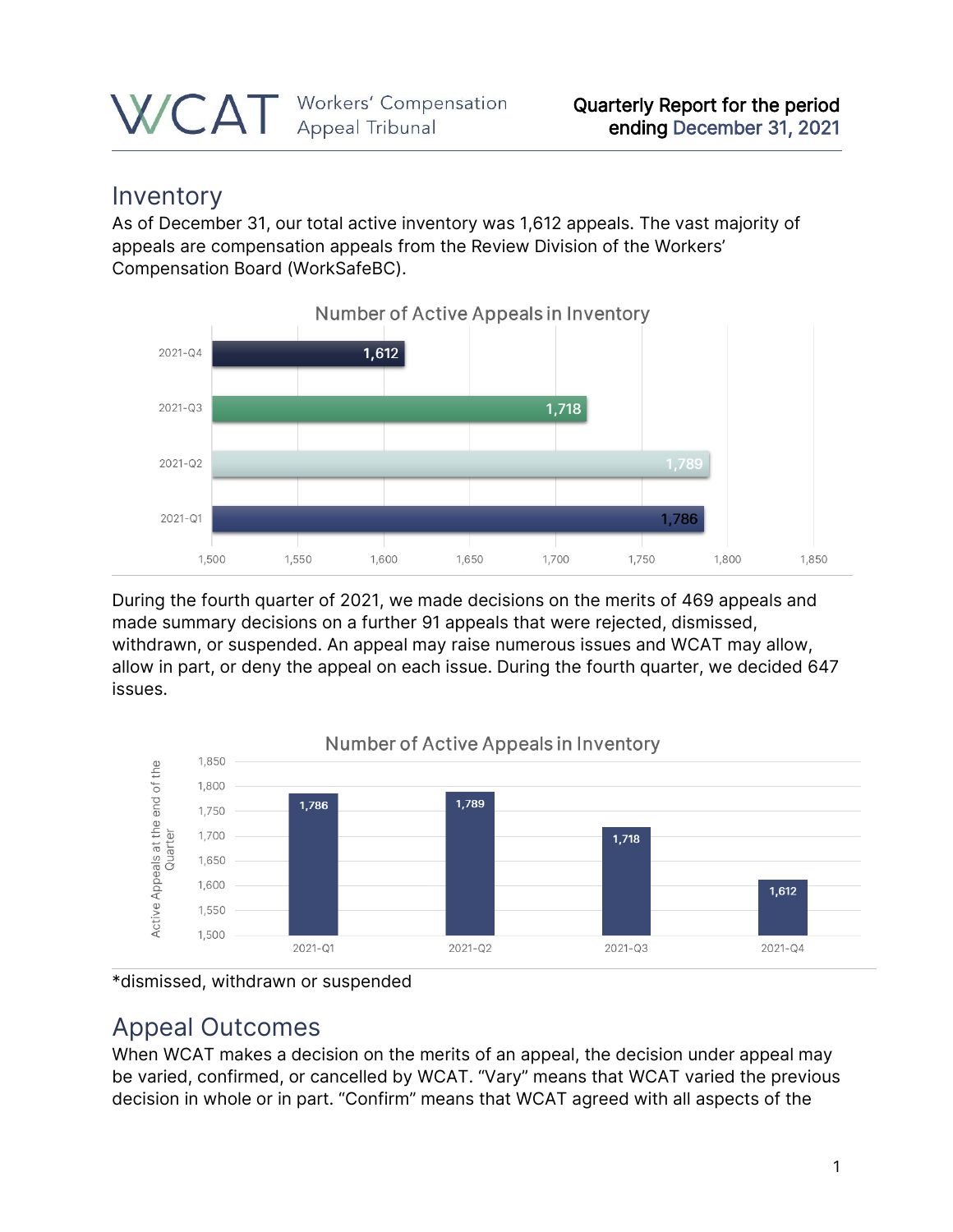#### WCAT – Quarterly Report for the period ending December 31, 2021

previous decision. "Cancel" means that WCAT set aside the previous decision without a new or changed decision being provided in its place. A single appeal may have more than one issue to be determined.



# Top 5 Issue Groups "Allow/Allow in Part" by Decision



### Time to Decision

50%

Section 306 of the Act requires WCAT to decide new appeals within 180 days from the date that WCAT receives from the Board the records (disclosure) relating to the decision under appeal.

The 180-day statutory timeframe may be extended up to a maximum of 90 days in order to provide parties with additional time to make submissions or submit new evidence (additional time for submissions). The statutory timeframe may also be extended on the basis of complexity (additional time for decision).

In addition to tracking the time period from receipt of disclosure to final decision, WCAT also monitors the period of time from receipt of a Notice of Appeal to final decision.